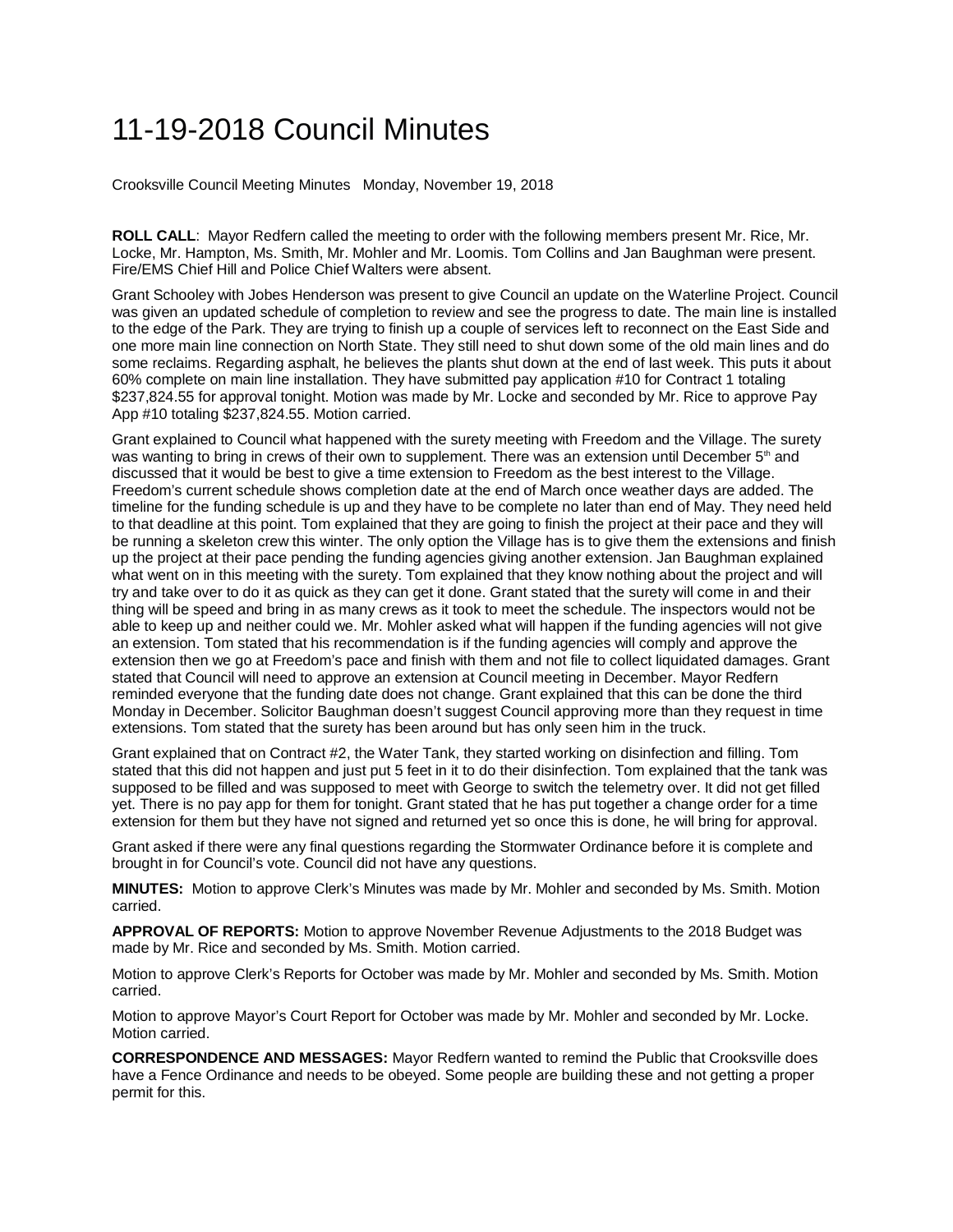**SOLICITOR LIST:** Solicitor Baughman stated that she does not have any updates tonight for Council.

**PAID BILLS**: A motion to approve Resolution 2018-79 paid bills and payroll was made by Mr. Rice and seconded by Mr. Locke. Motion carried.

**TO BE PAID BILLS**: A motion to approve Resolution 2018-80 to be paid bills was made by Mr. Mohler and seconded by Ms. Smith. Motion carried.

**TRANSFER**: A motion to approve Resolution 2018-81 transferring funds was made by Mr. Mohler and seconded by Mr. Locke. Motion carried.

**PARK & RECREATION:** Mayor Redfern asked Police Chief Walters to make sure the Park is locked up because it has been unlocked.

**SAFETY:** Police Chief Walters stated that the light bar has been delayed again with a new target date of November  $30<sup>th</sup>$ . He explained that he is applying for a traffic grant. There is no match but this pays officers to come out and do extra hours on traffic like the Police Auxiliary. Mayor Redfern asked if the radar units are up to date. Chief Walters stated that they are. Tom asked if everyone qualified and Chief Walters stated that some people still have to qualify this following weekend coming up.

Fire/EMS Chief Hill stated that he had emailed everyone a copy of last month's runs. He stated that he resent the email regarding the updated design of the Fire Station. Ohio Department of Safety just stopped in for inspection and they passed. Chief Hill is working on making changes in the SOP. Mayor Redfern explained that we will probably need a copy of everyone's drivers' licenses for insurance.

**LEGISLATIVE:** Motion to approve the third reading of Ordinance 2588, an Ordinance Establishing a Stormwater Drainage Utility and Establishing Just and Equitable Charges for Stormwater Drainage Utility Users was made by Mr. Rice and seconded by Mr. Locke. Motion carried.

Motion to accept Ordinance 2588, an Ordinance Establishing a Stormwater Drainage Utility and Establishing Just and Equitable Charges for Stormwater Drainage Utility Users was made by Mr. Rice and seconded by Mr. Locke. Motion carried.

Motion to suspend the rules for Ordinance 2633, an Ordinance Amending the 2018 Budget and Appropriations as an Emergency was made by Mr. Mohler and seconded by Mr. Locke. Motion carried.

Motion to accept Ordinance 2633, an Ordinance Amending the 2018 Budget and Appropriations as an Emergency was made by Mr. Mohler and seconded by Ms. Smith. Motion carried.

Motion to approve the first reading of Ordinance 2634, the 2019 Appropriations was made by Mr. Mohler and seconded by Mr. Locke. Motion carried.

Motion to suspend the rules for Ordinance 2635, an Ordinance Amending Ordinance Nos. 2184, 2425, 2457, 2522, and 2622 Regulating Trash and Refuse Collection in the Village of Crooksville, Perry County, Ohio and declaring it an Emergency was made by Mr. Mohler and seconded by Mr. Locke. Motion carried.

Motion to accept Ordinance 2635, an Ordinance Amending Ordinance Nos. 2184, 2425, 2457, 2522, and 2622 Regulating Trash and Refuse Collection in the Village of Crooksville, Perry County, Ohio and declaring it an Emergency was made by Mr. Mohler and seconded by Mr. Loomis. Solicitor Baughman explained that this Ordinance implements the single axle requirement but she also made it a violation if they fail to abide that with a fine of \$150.00 for each offense. Motion carried.

Motion to approve the first reading of Resolution 2018-82, A Resolution Authorizing the Village Fiscal Officer to Request an Advance on Taxes Collected by the Perry County Auditor was made by Mr. Mohler and seconded by Mr. Loomis. Motion carried.

Motion to approve the first reading of Resolution 2018-83, a Resolution Authorizing Agreement with GovDeals for Internet Auction of Government Surplus Items was made by Mr. Mohler and seconded by Ms. Smith. Motion carried.

Motion to approve the first reading of Resolution 2018-84, a Resolution Authorizing a Mutual Aid Agreement with the Village of Roseville for Police Protection for the Year 2019 was made by Mr. Mohler and seconded by Ms. Smith. Motion carried.

Mayor Redfern asked when we are supposed to hear anything about the insurance. Mr. Hampton stated that he had seen where she is supposed to go back to Anthem and ask for a rate reduction and get back with us.

**OLD BUSINESS:** Nothing.